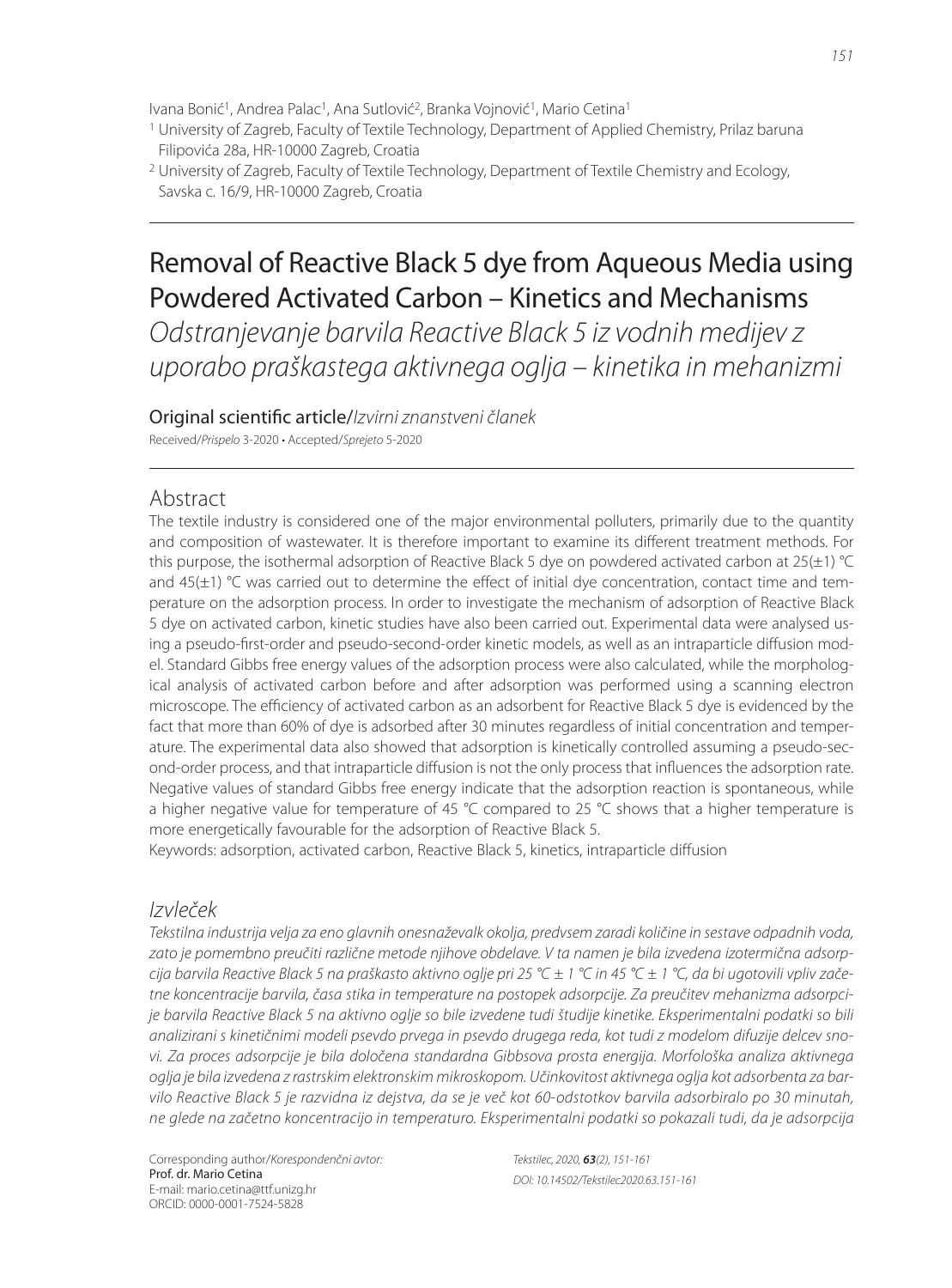kinetično nadzorovana, pri čemer se predpostavlja proces psevdo drugega reda in da difuzija delcev ni edini proces, ki vpliva na hitrost adsorpcije. Negativne vrednosti standardne Gibbsove proste energije nakazujejo, da je reakcija adsorpcije spontana, višja negativna vrednost pri temperaturi 45 °C v primerjavi s 25 °C pa kaže, da je višja temperatura energijsko ugodnejša za adsorpcijo barvila Reactive Black 5. Ključne besede: adsorpcija, aktivno oglje, Reactive Black 5, kinetika, difuzija delcev

# 1 Introduction

At the end of the 20th century, with all of the inventions and technical aids used every day, the relationship between man and nature was disrupted, and the Earth's ecosystem broken. Due to human knowledge and creativity over the last 250 years, a modern way of life, industrial development, advancing technology and agriculture, the use of large amounts of energy and natural resources, as well as the pursuit of a better and more comfortable life have led to the emergence of environmental hazards and their consequences (i.e. acid rain, desertification, ozone depletion, climate change and other harmful phenomena). A great deal of attention worldwide has been given to environmental protection, the effect of harmful substances on human health and the entire ecosystem. Particular attention is given to industry, as it is no longer possible to continue expanding production and waste accumulation without inflicting permanent damage to nature.

The textile industry is one of the major environmental polluters. It uses significant quantities of water [1], which is eliminated as wastewater after being processed. Taking into account total industrial water pollution, textile finishing is considered one of the largest water consumption and pollution processes. The quantity and composition of wastewater depend on the type of basic raw material being processed (cotton, wool, flax, silk, synthetic fibres, blends, etc.) and textile finishing process used (laundering, bleaching, dyeing, printing, etc.), i.e. the type of chemicals used during some processes and the number of consecutive processes during production. In addition, the use of certain special finishing agents often results in specific and greater pollution of wastewater. Textile industry wastewater has a wide range of pH values and temperatures, it may be coloured and mainly contains various types of pollutants, most commonly dyes, surfactants, pesticides, oils, fats, solvents, heavy metals, inorganic salts, waste fibres, etc. [2]. Special attention is given to dyes and pigments because they are highly visible materials so that even the minimum amount released into the environment may cause the appearance of colour in open waters. Besides being aesthetically deficient, coloured water prevents the penetration of light into natural water, which negatively affects the entire natural water ecosystem, i.e. organisms depending on water quality. There are more than 100,000 commercially available dyes with over 700,000 tonnes produced annually. Wastewater stream from the textile dyeing process contains unutilised dyes (about 8−20% of the total pollution load due to incomplete dye exhaustion) and auxiliary chemicals [3]. Besides, some dyes have been proven to have allergenic, toxic and/or carcinogenic properties that make them not only dangerous or potentially harmful to the environment, but also to human health in contact with human skin  $[4]$ . The continuous monitoring of dye content in wastewaters should therefore be an integral part of the technological process of textile materials and permitted concentrations regulated by law. Dyeing and printing should be carried out by achieving the maximum effect using a minimum amount of dye, not only for ecological reasons (reduced quantity of unused textile auxiliaries in wastewater), but also for economic reasons.

Taking all of the above-mentioned facts into consideration, it is necessary to treat the wastewater by reducing the amount of harmful substances to legally limited concentrations. There are numerous methods for the treatment and disposal of textile industry wastewater: coagulation and flocculation, chemical oxidation, biological treatment, membrane separation, reverse osmosis, etc. [3, 5, 6]. Although high quality effluents can be obtained through water treatment with each of the previously mentioned processes, some of them have limitations/disadvantages, such as the use of excess chemicals, the formation of larger amounts of sludge that needs adequate care, and the incomplete removal of colour. Removal of dyes from wastewater is generally difficult. They are usually non-biodegradable, resistant to aerobic digestion,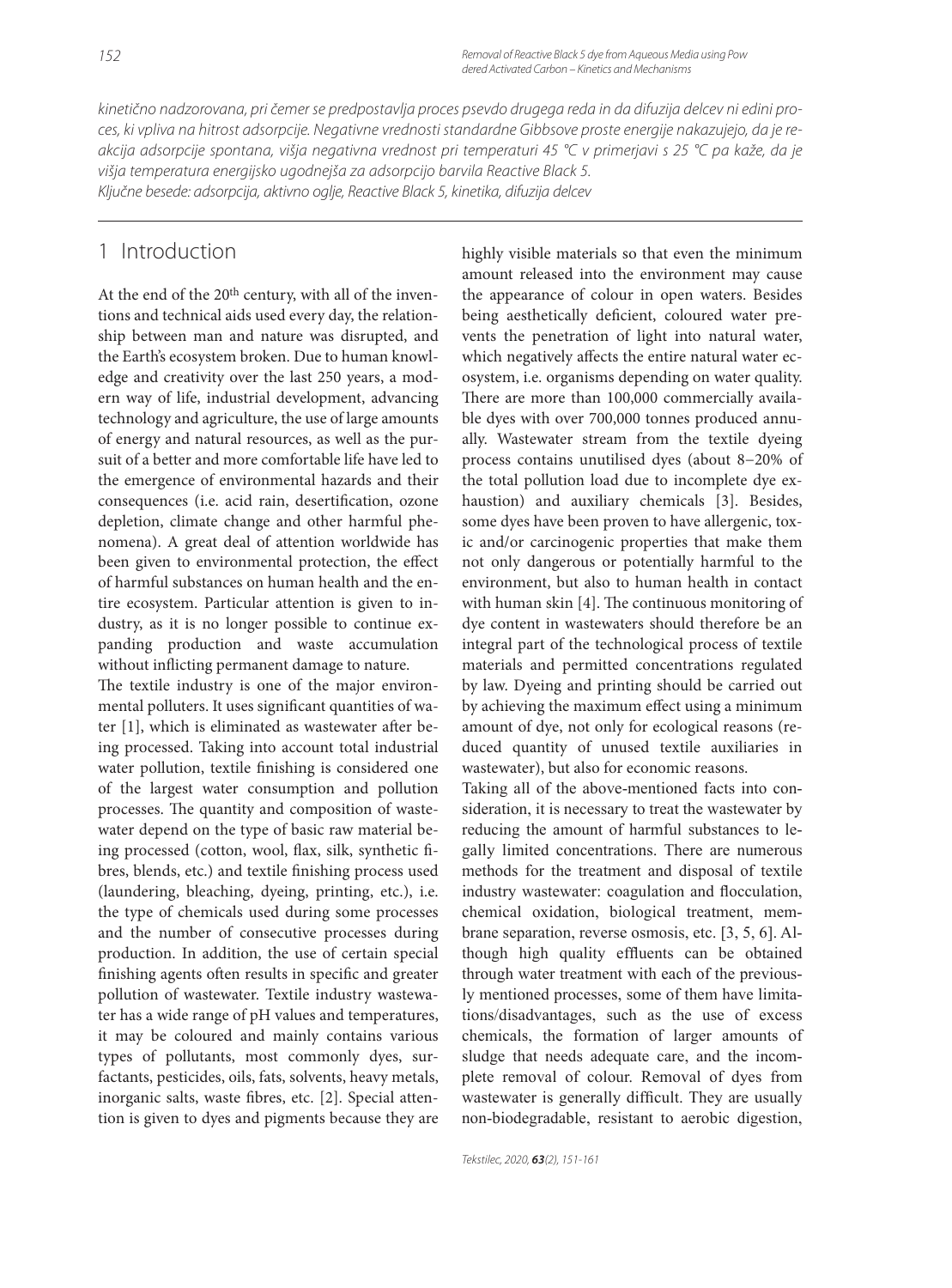and stable to light, heat and oxidising agents. One of the most commonly used and effective treatment methods for coloured water is adsorption, which is based on the accumulation of the substance from the solution in a solid phase. Adsorption is one of the best treatment methods due to its flexibility, simplicity of design, and sensitivity to toxic pollutants. Furthermore, adsorption generally does not result in the formation of harmful substances [3, 7−9]. Activated carbon is the most popular adsorbent used for wastewater treatment due to its adsorption efficiency and great capacity, although some other adsorbents are less expensive and easily available. It is efficient in the removal of different types of dyes, including reactive dyes [10−15].

It is known that adsorption is a time-dependent process, and it is therefore necessary to know the adsorption rate for removal of dyes from wastewater. The most important factor in the design of adsorption systems is thus prediction of the rate of adsorption for a given system. This paper aims to present adsorption efficiency of commercial activated carbon for the removal of Reactive Black 5 dye (RB5). The effect of contact time, initial dye concentration and temperature on adsorption were monitored. The pseudo-first-order and pseudo-secondorder models were used to correlate the adsorption kinetic data, while intraparticle diffusion was used to evaluate the diffusion mechanism of the adsorption process. Activated carbon was also characterised before and after the adsorption of RB5 using a scanning electron microscope.

### 2 Materials and methods 2.1 Materials

Reactive Black 5 dye (Drimarene Black R-3B, supplied by Clariant GmbH, C.I. 20505, chemical formula: C<sub>26</sub>H<sub>21</sub>N<sub>5</sub>Na<sub>4</sub>O<sub>19</sub>S<sub>6</sub>, M<sub>r</sub> = 991.82), was used for the adsorption experiment. The chemical structure of the dye prepared by the Accelrys Draw program is shown in Figure 1. One thousand milligrams per litre stock solution of dye was prepared by dissolving the required amount of dye in deionised water. The solutions of appropriate concentrations were prepared by diluting the stock solution with deionised water. Powdered activated carbon was purchased from the Croatian company Kemika. Adsorbent was dried in an oven at 105 °C for 24 hours and stored in a desiccator until it was used.



*Figure 1: Chemical structure of Reactive Black 5*

#### 2.2 Batch mode adsorption studies

Adsorption studies were conducted by contacting 50 ml of dye solution of different initial concentrations ( $c_0$  = 300, 500 and 700 mg/dm<sup>3</sup>) with 0.2 g of activated carbon in glass bottles. The experiments were repeated three times under identical conditions to confirm their repeatability. Experimental points presented in figures are the average values of three the repetitions. Suspensions were shaken at different contact times (15, 30, 45, 60, 90, 120, 180, 240 and 360 minutes and 16 hours until equilibrium was reached) with an impeller speed of 250 rpm at 25( $\pm$ 1) °C and 45( $\pm$ 1) °C (Heidolph Unimax 1010 with Incubator 1000). Experiments after 360 minutes for initial concentration of  $c_0 = 300$  mg/dm<sup>3</sup> were not performed due to extremely low dye concentration after an adsorption time of 240 minutes. Suspensions were filtered after agitation through filter-paper blue ribbon. The residual liquid-phase dye concentration after adsorption was determined spectrophotometrically by monitoring the absorbance using a UV–Vis spectrophotometer (Lambda 20, Perkin Elmer) at a maximum absorbance wavelength ( $\lambda_{\text{max}}$  = 598 nm). The calibration graph of absorbance versus concentration followed a linear Beer-Lambert relation.

The amount of adsorbate adsorbed at any time  $t$ ,  $q_t$ (mg/g), and the amount of adsorbate adsorbed at equilibrium,  $q_e$  (mg/g), were calculated using the following equation:

$$
q = \frac{\nu \cdot (c_0 - c_t)}{m} \tag{1}
$$

where  $c_0$  (mg/dm<sup>3</sup>) represents the initial dye concentration,  $c_t$  (mg/dm<sup>3</sup>) represents the dye concentration in the liquid phase after appropriate time of adsorption and when equilibrium is reached  $(t = 16$  hours), *V* represents the volume of the liquid phase (dm<sup>3</sup>), and *m* represents the mass of the adsorbent (g).

Percentage of adsorbed dye (% ads.) is calculated using the equation:

% ads. = 
$$
\frac{c_s}{c_0} \times 100
$$
 (2),

where  $c_s$  (mg dm<sup>-3</sup>) represents the concentration of the adsorbed dye in a solid phase  $(c_s = c_0 - c_t)$ .

Tekstilec, 2020, *63*(2), 151-161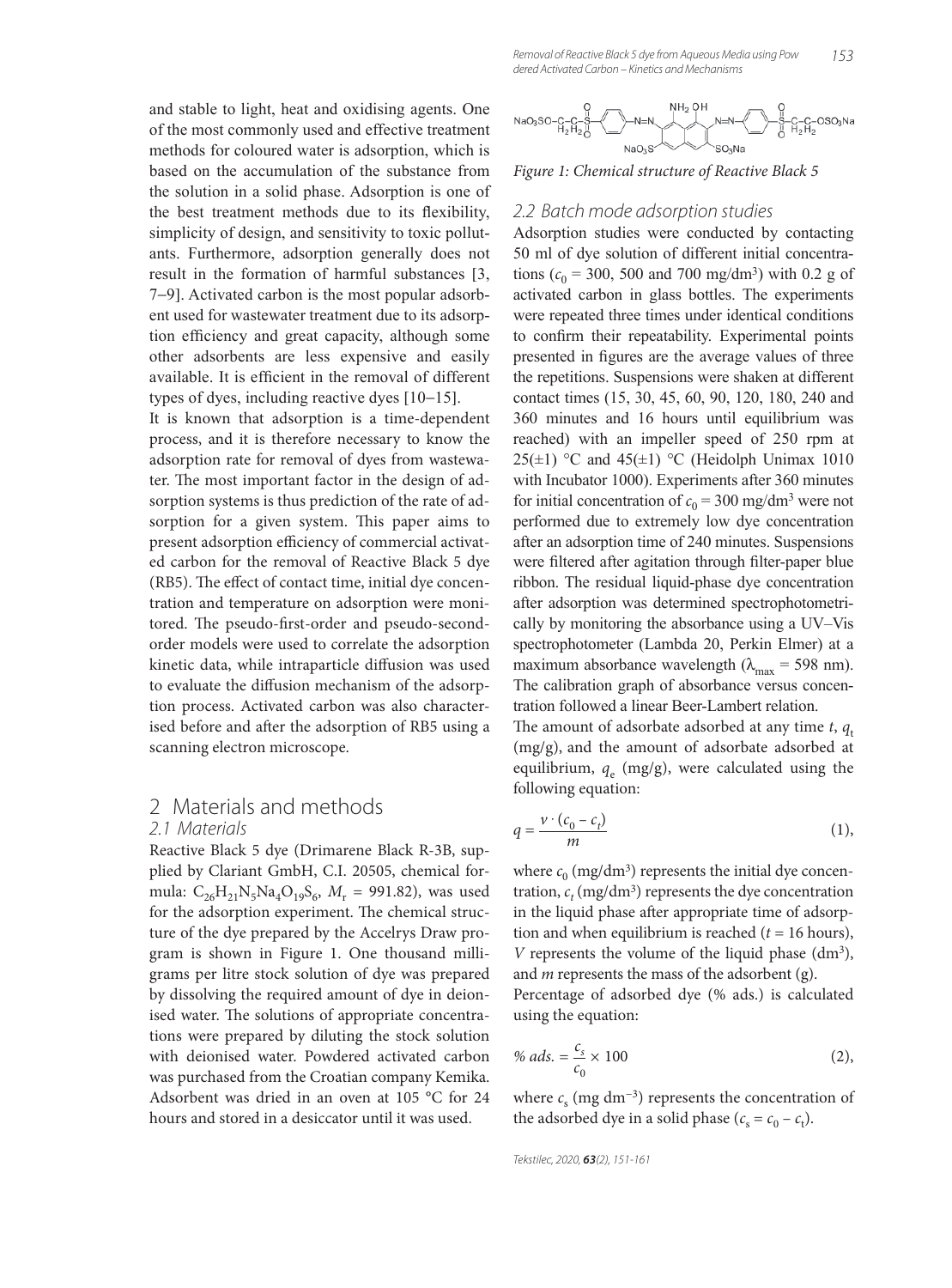### 2.3 Morphological analysis of adsorbent and dye-adsorbent samples

A field emission scanning electron microscope (Mira, Tescan) was used for visualization of the adsorbent's morphology before and after adsorption. The accelerating voltage was 10.00 kV, while scanning was performed in situ on a sample powder. Samples were pre-coated with gold/palladium in a sputter coater. Optical micrographs were recorded using a Nikon Elipse E 400 microscope.

### 3 Results and discussion

### 3.1 Effect of contact time, temperature and initial dye concentration on the adsorption process

The objective of this work was to assess the effectiveness of activated carbon for the treatment of



Figure 2: Effect of initial concentration and temper*ature on the amount of adsorbed RB5 on activated carbon after appropriate time (initial concentrations, c0:* 1 *300 mg/dm3,* 2 *500 mg/dm3,* 3 *700 mg/dm3; temperatures: a) 25 °C, b) 45 °C)*

| Table 1: Percentage of adsorbed RB5 (% ads.) and amount of adsorbed RB5 at any time t $(q_i)$ for three initial |  |  |  |
|-----------------------------------------------------------------------------------------------------------------|--|--|--|
| <i>dye concentrations</i> $(c_0)$ at both temperatures                                                          |  |  |  |

| T         | $\mathbf{f}$ | $c_0 = 300 \text{ mg/dm}^3$ |              | $c_0 = 500 \text{ mg/dm}^3$ |              | $c_0 = 700$ mg/dm <sup>3</sup> |              |
|-----------|--------------|-----------------------------|--------------|-----------------------------|--------------|--------------------------------|--------------|
| $({}^oC)$ | (min)        | $%$ ads.                    | $q_t$ (mg/g) | $%$ ads.                    | $q_t$ (mg/g) | % ads.                         | $q_t$ (mg/g) |
| 25        | 15           | 74.9                        | 56.2         | 59.0                        | 73.8         | 53.2                           | 93.1         |
|           | 30           | 79.5                        | 59.6         | 68.0                        | 85.0         | 60.9                           | 106.6        |
|           | 45           | 87.4                        | 65.6         | 73.9                        | 92.3         | 63.3                           | 110.8        |
|           | 60           | 89.6                        | 67.2         | 76.9                        | 96.2         | 67.0                           | 117.2        |
|           | 90           | 93.7                        | 70.3         | 78.3                        | 97.9         | 71.2                           | 124.7        |
|           | 120          | 97.5                        | 73.1         | 83.9                        | 104.8        | 73.2                           | 128.1        |
|           | 180          | 97.7                        | 73.3         | 89.7                        | 112.1        | 80.4                           | 140.7        |
|           | 240          | 96.5                        | 72.4         | 93.9                        | 117.4        | 85.1                           | 148.9        |
|           | 360 a        | $---$                       | $---$        | 96.1                        | 120.2        | 91.7                           | 160.4        |
|           | 960          | 98.8                        | 74.1         | 98.2                        | 122.7        | 98.6                           | 172.6        |
| 45        | 15           | 83.8                        | 62.8         | 61.2                        | 76.5         | 64.2                           | 112.5        |
|           | 30           | 95.4                        | 71.6         | 76.9                        | 96.1         | 71.2                           | 124.6        |
|           | 45           | 96.6                        | 72.5         | 84.1                        | 105.1        | 80.0                           | 140.0        |
|           | 60           | 98.1                        | 73.6         | 90.4                        | 113.1        | 82.5                           | 144.4        |
|           | 90           | 98.7                        | 74.0         | 95.4                        | 119.3        | 88.2                           | 154.3        |
|           | 120          | 98.7                        | 74.0         | 97.2                        | 121.5        | 90.7                           | 158.7        |
|           | 180          | 99.0                        | 74.2         | 98.2                        | 122.8        | 95.9                           | 167.8        |
|           | 240          | 98.7                        | 74.0         | 98.8                        | 123.6        | 98.0                           | 171.5        |
|           | 360a)        | $---$                       | $---$        | 99.3                        | 124.1        | 98.9                           | 173.2        |
|           | 960          | 98.7                        | 74.0         | 99.4                        | 124.3        | 99.2                           | 173.6        |

a) Due to extremely low dye concentration after the adsorption time of 4 hours, an adsorption experiment after 6 hours for *initial concentration of*  $c_0 = 300$  *mg/ dm<sup>3</sup> was not performed*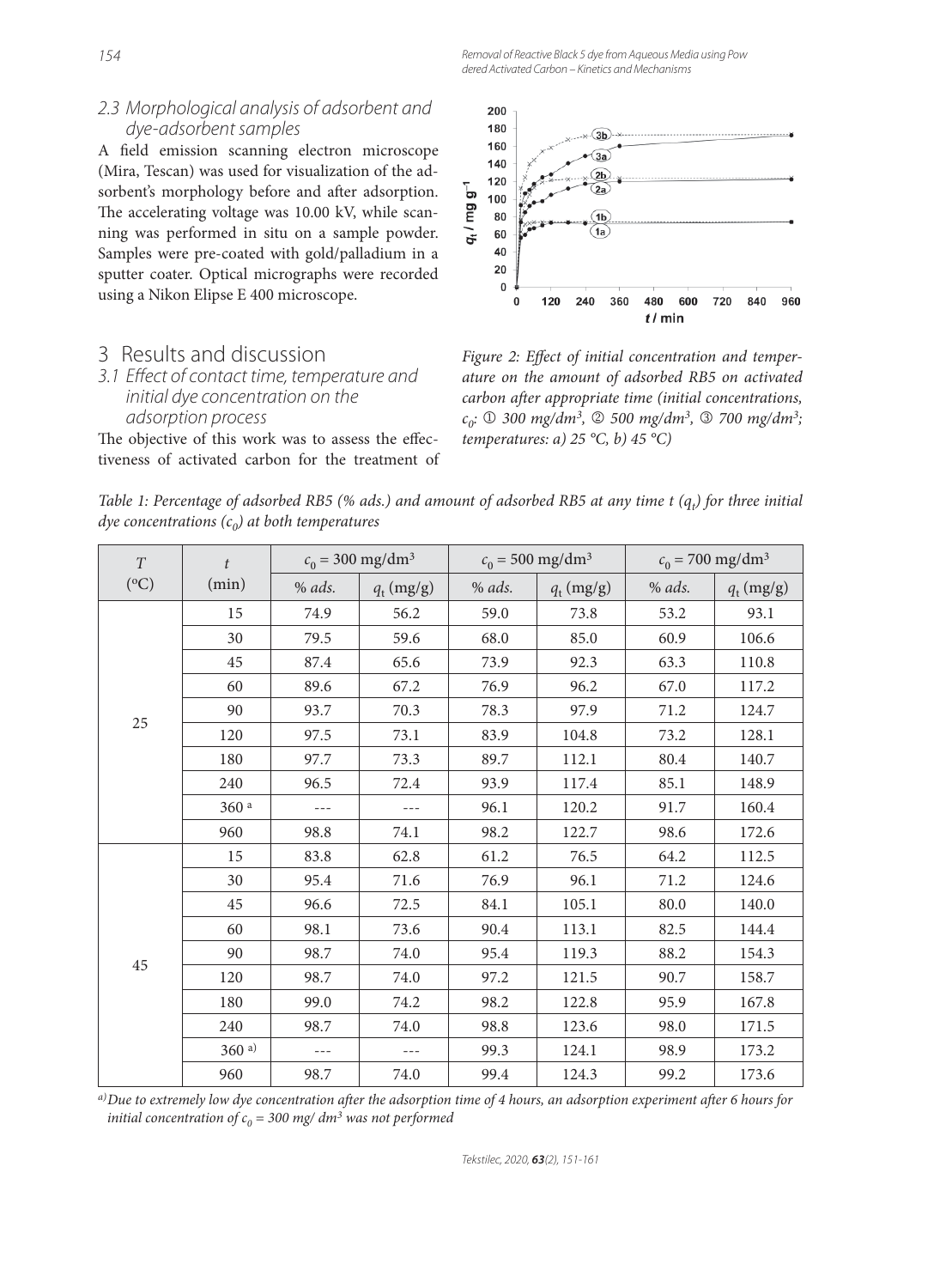dye-rich textile wastewater with special focus on the reduction of colour polluters. The initial concentration of RB5 varied from 300 to 700 mg/dm3, which is a possible range of dye concentration in textile industry wastewater after the process of dying. The dependence of the amount of adsorbate adsorbed after appropriate time  $(q_t)$  versus time  $(t)$  is presented in Figure 2, while data are given in Table 1.

It is evident from Figure 2 that a higher initial concentration of the dye increases the adsorption capacity and that the amount of adsorbed RB5 is higher at higher temperature for all concentrations. As equilibrium for the initial concentration  $c_0 = 300$  mg/dm<sup>3</sup> was reached very quickly, the amount of adsorbate adsorbed was monitored from 15 minutes to 4 hours, while for the other two initial concentrations were monitored from 15 minutes to 6 hours. The plots can be approximately divided into three regions. The first region includes a very fast initial adsorption, probably governed by a rapid external diffusion process, which mainly includes adsorption of dye on the surface of activated carbon. After this step follows the second region, with a milder and gradual increase of adsorbed dye, and the third region where a state of equilibrium was almost reached.

The sorption capacity at equilibrium at both temperatures increased from *ca*. 74 to *ca*. 173−174 mg/g with an increase of the initial dye concentration from 300 to 700 mg/dm3 (Table 1). Initially, differences in adsorbed RB5 between two temperatures for the same initial dye concentration were more significant, while after a longer period of adsorption, quantities of adsorbed RB5 became very similar. Also, as expected, less time was needed to obtain high dye adsorption percentage values for lower concentra-

tions of dye (Figure 3). Thus, approximately 90% of RB5 was adsorbed at 25 °C for initial concentrations of  $c_0 = 300$ , 500 and 700 mg/dm<sup>3</sup> after 1, 3 and 6 hours, respectively (Table 1). At 45  $\degree$ C, these times are significantly shorter, and they were between 15 and 30 minutes for  $c_0 = 300$  mg/dm<sup>3</sup>, 1 hour for  $c_0 = 500$  mg/dm<sup>3</sup> and 2 hours for  $c_0 = 700$  mg/dm<sup>3</sup>. The efficiency of activated carbon for the adsorption of RB5 is also evidenced by the fact that more than 60% of dye is adsorbed after 30 minutes, regardless of initial concentration and temperature.

#### 3.2 Kinetics of adsorption

Kinetic studies were performed in order to investigate the mechanism of adsorption and potential rate controlling steps. Kinetic study is important to an adsorption process because it depicts the uptake rate of the adsorbate and controls the residual time of the whole adsorption process for a given system. The experimental data were analysed using three kinetic models: pseudo-first-order and pseudo-second-order kinetic models, and an intraparticle diffusion model. The pseudo-first-order and pseudo-second-order models are used most frequently for determining of kinetic parameters.

#### **Pseudo-first-order kinetic model**

Lagergren [16] proposed a rate equation for the sorption of solute from a liquid solution based on solid capacity. The kinetic model of this the most widely used rate equation is expressed using the following equation:

$$
\frac{dq_t}{dt} = k_1 (q_e - q_t) \tag{3}
$$

where  $k_1$  represents the rate constant of the pseudofirst-order (min<sup>-1</sup>).



*Figure 3: Effect of initial concentration on percentage of adsorbed RB5 (% ads.) at temperatures of (a) 25 °C and (b) 45 °C (initial concentrations, c<sub>0</sub>: ① 300 mg/dm<sup>3</sup>, ② 500 mg/dm<sup>3</sup>, ③ 700 mg/dm<sup>3</sup>)* 

Tekstilec, 2020, *63*(2), 151-161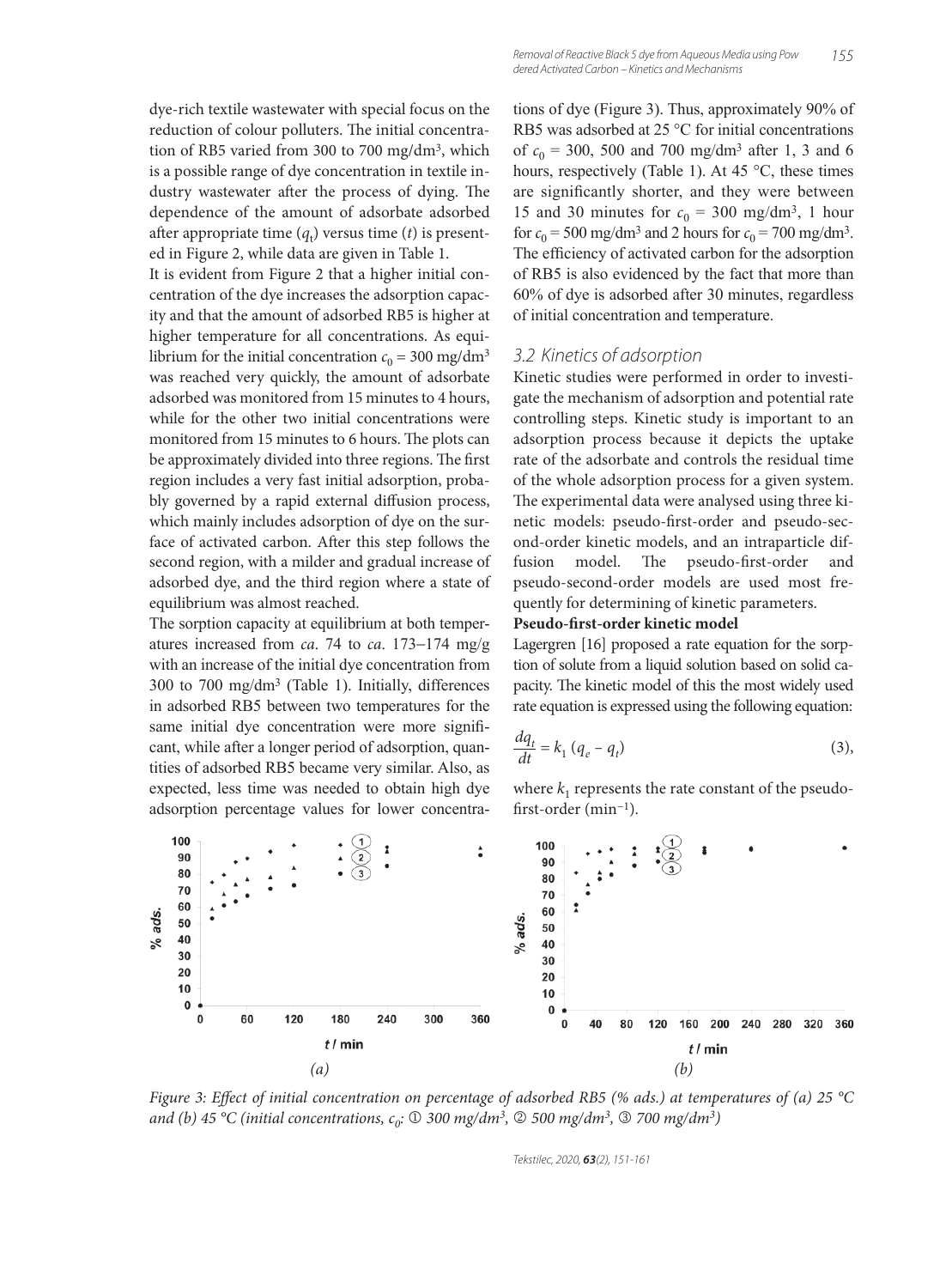Integrating this equation for the boundary conditions  $t = 0$  to  $t = t$  and  $q_t = 0$  to  $q_t = q_t$  results in:

$$
\operatorname{In}(q_e - q_t) = \operatorname{In} q_e - k_1 \cdot t \tag{4}.
$$

The kinetic constant  $k_1$  can be determined by plotting  $ln(q_e - q_t)$  against time (*t*), and if the first-order equation is applicable, the plot should give a linear relationship, and facilitates the calculation of the rate constant of pseudo-first-order  $(k_1)$  from the slope and amount of adsorbate adsorbed at equilibrium  $(q_{\text{e,calc}})$  from the intercept. The values of the constants of the pseudo-first-order model for adsorption of RB5 onto activated carbon are given in Table 2.

The values of the correlation coefficient  $(R^2)$  obtained from the linear plot (Eq. 4) are relatively high (from 94.6% to 99.8%), the exception being the initial concentration of  $c_0 = 300 \text{ mg/dm}^3$  at 25 °C (71.1%). However, for all concentrations and at both temperatures, there is considerable disagreement between the experimental and calculated values of the amount of adsorbed RB5 at equilibrium ( $q_{e,exp}$  and  $q_{e,calc}$ ). This suggests that this sorption system is not a first-order reaction and that a pseudo-second-order model might provide a better correlation of the data.

### **Pseudo-second-order kinetic model**

Ho and McKay [17, 18] developed a second-order equation based on adsorption capacity. This kinetic model is illustrated by the following equation:

$$
\frac{dq_t}{dt} = k_2 (q_e - q_t)^2
$$
\n<sup>(5)</sup>

where  $k_2$  represents the rate constant of the pseudosecond-order (g mg<sup>-1</sup> min<sup>-1</sup>).

Integrating the equation (5) for the same boundary conditions used for the first-order results in the equation presented below in the linear form:

$$
\frac{t}{q_t} = \frac{1}{k_2 \cdot q_e^2} + \frac{1}{q_e} \cdot t
$$
 (6).



*Figure 4: Pseudo-second-order kinetic model for three initial concentrations of RB5 at temperatures of (a) 25 °C and (b) 45 °C (initial concentrations, c0:* 1 *300 mg/dm3,* 2 *500 mg/dm3,* 3 *700 mg/dm3)*

| T               |                               |                       | Pseudo-first-order model |        |                              | Pseudo-second-order model |        |                                       |                             |
|-----------------|-------------------------------|-----------------------|--------------------------|--------|------------------------------|---------------------------|--------|---------------------------------------|-----------------------------|
| ${}^{'}\circ C$ | c <sub>0</sub><br>$(mg/dm^3)$ | $q_{e,exp}$<br>(mg/g) | $q_{e,calc}$<br>(mg/g)   | $R^2$  | $k_1$<br>$\text{min}^{-1}$ ) | $q_{e,calc}$<br>(mg/g)    | $R^2$  | $k_{2}$<br>$ (g\,mg^{-1}\,min^{-1}) $ | h<br>$(mg g^{-1} min^{-1})$ |
|                 | 300                           | 74.1                  | 14.3                     | 0.7108 | 0.0129                       | 74.6                      | 0.9995 | 0.002295                              | 12.77                       |
| 25              | 500                           | 122.7                 | 48.6                     | 0.9888 | 0.0085                       | 125.0                     | 0.9983 | 0.000463                              | 7.23                        |
|                 | 700                           | 172.6                 | 79.4                     | 0.9948 | 0.0052                       | 166.7                     | 0.9944 | 0.000252                              | 7.00                        |
|                 | 300                           | 74.0                  | 26.1                     | 0.9656 | 0.0674                       | 74.6                      | 0.9999 | 0.009075                              | 50.51                       |
| 45              | 500                           | 124.3                 | 32.5                     | 0.9463 | 0.0154                       | 128.2                     | 0.9998 | 0.000935                              | 15.36                       |
|                 | 700                           | 173.6                 | 72.9                     | 0.9975 | 0.0145                       | 178.6                     | 0.9997 | 0.000437                              | 13.95                       |

*Table 2: Kinetic parameters for the effect of initial dye concentration on adsorption at temperatures of 25 °C and 45 °C*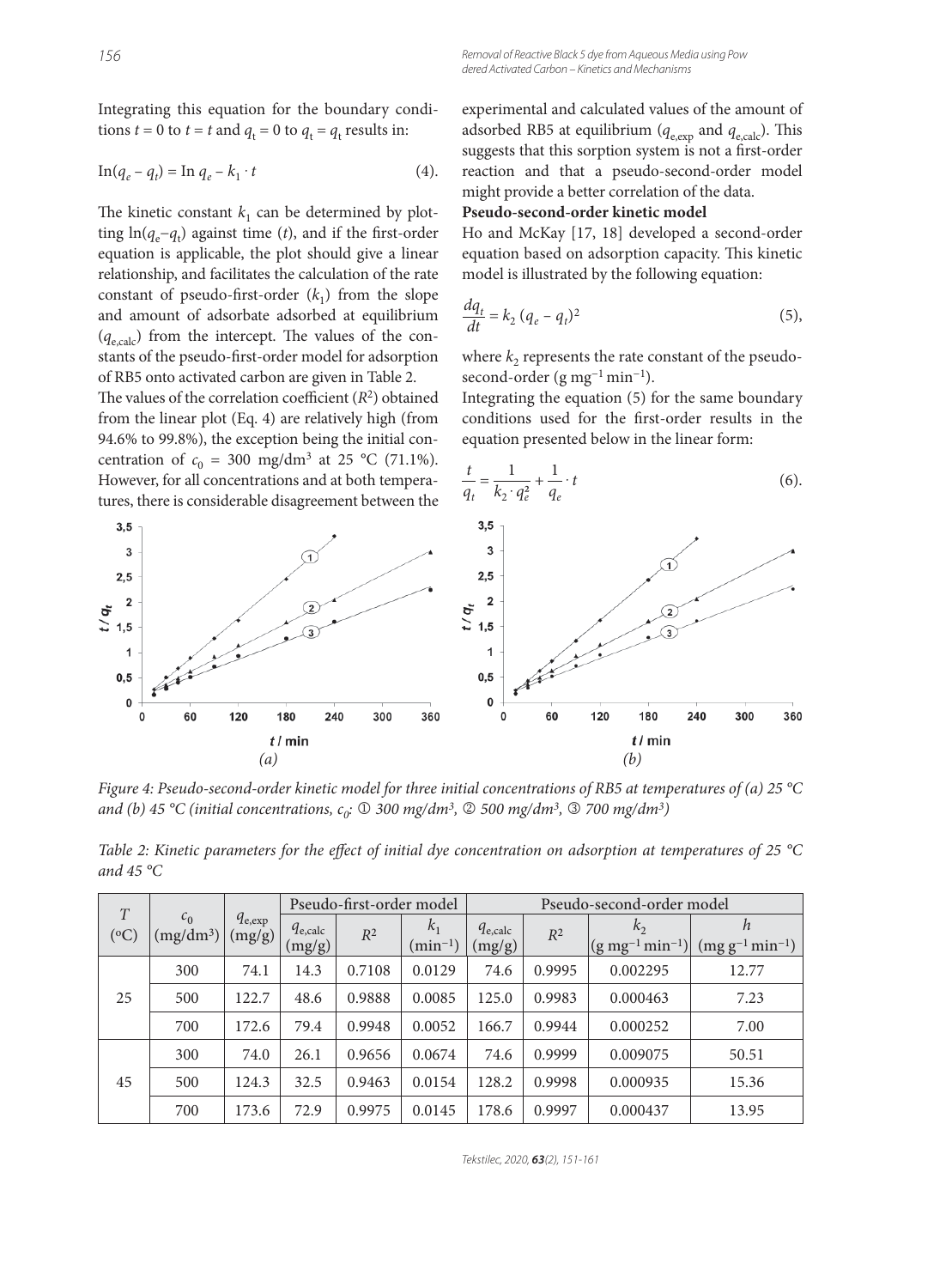If the pseudo-second-order equation is applicable, the plot of *t*/*q*<sup>t</sup> against time *t* should give a linear relationship and facilitates the calculation of the amount of adsorbate adsorbed at equilibrium (*q*e,calc) from the slope, and then the rate constant of the pseudo-second-order  $(k_2)$  from the intercept. The values are given in Table 2, while linear plots are presented in Figure 4.

Based on this model, calculated  $q_e$  values ( $q_{e,calc}$ ) and experimental equilibrium values  $(q_{\text{e,exp}})$  demonstrate a much better correlation (Table 2). Moreover, the values of correlation coefficients are very close to 1 (higher than 99.4%) for all initial dye concentrations and at both temperatures. Figure 5 shows the good correlation of the data with the pseudo-second-order equation. The experimental points are shown together with the theoretically generated lines, and they fit nicely for all concentrations and at both temperatures, although slightly better for the temperature of 45  $^{\circ}$ C. The adsorption of RB5 dye on commercial activated carbon is thus kinetically controlled assuming a pseudo-secondorder rather than a pseudo-first-order process. The pseudo-second-order model assumes chemical sorption or chemisorption as the rate-limiting process. Maximum  $k_2$  values were obtained for the smallest initial dye concentration ( $c_0 = 300$  mg/dm<sup>3</sup>), while values for temperature of 45 °C are approximately 2−4 times higher than those for 25 °C.

Also, as time approaches zero, according to the pseudo-second-order model, the initial adsorption rate *h* (mg g−1 min−1) can be calculated using the following equation [18, 19]:

$$
h = k_2 \cdot q_{e,calc}^2 \tag{7}
$$

The obtained *h* values are also presented in Table 2. As for  $k<sub>2</sub>$ , values of the initial adsorption rate increase with a decrease of initial dye concentration, and increase with an increase in temperature.

#### **Intraparticle diffusion model**

We used an intraparticle diffusion model to evaluate the diffusion mechanism for adsorption of RB5 on activated carbon. Most adsorption reactions are carried out using a multistep mechanism and involve several steps:

- (i) external mass transfer of the adsorbate from the solution to the adsorbent surface;
- (ii) adsorption at a site on the adsorbent surface; and
- (iii) intraparticle diffusion of the adsorbate in the pores of the adsorbent and adsorption on the site.

Step (ii) is often assumed to be very fast, and thus cannot be treated as a rate limiting step. Generally, the rate of adsorption is limited by external mass transfer for a system with poor mixing, low adsorbate concentration, its high affinity to the adsorbent and the small adsorbents particles. The adsorption of large molecules, for which longer contact time is needed to reach equilibrium, is always considered to be diffusion controlled by external film resistance and/or internal diffusion mass transport or intraparticle diffusion [20]. Theoretical treatments of intraparticle diffusion yield complex mathematical relationships that differ in form as functions of the geometry of the adsorbent particle. The intraparticle diffusion model is based on the following equation [19, 20]:

$$
q_t = k_i \cdot t^{0.5} \tag{8}
$$

where  $k_i$  represents the intraparticle diffusion rate constant (mg  $g^{-1}$  min<sup>-0.5</sup>).



*Figure 5: Fitting of pseudo-second-order kinetic model with experimental data at temperatures of (a) 25 °C and (b)* 45 °C *(initial concentrations, c<sub>0</sub>: ① 300 mg/dm<sup>3</sup>, ② 500 mg/dm<sup>3</sup>, ③ 700 mg/dm<sup>3</sup>)* 

Tekstilec, 2020, *63*(2), 151-161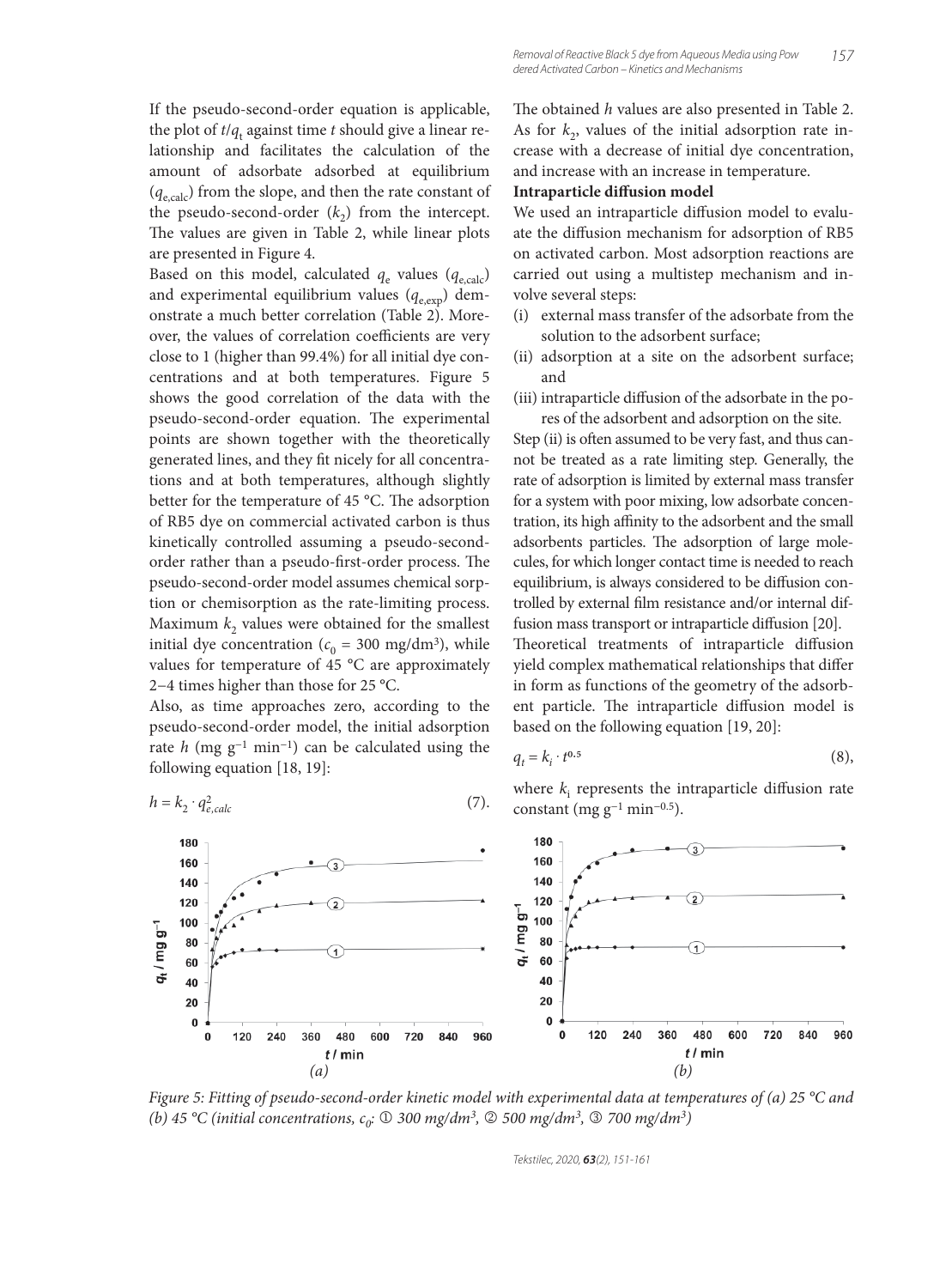

*Figure 6: Root time plots for the adsorption of RB5 for three initial dye concentrations (c<sub>0</sub>:*  $\mathbb O$  *300 mg/dm<sup>3</sup>,*  $\mathbb O$ *500 mg/dm3,* 3 *700 mg/dm3) at temperatures of (a) 25 °C and (b) 45 °C*

If the intraparticle diffusion is a rate limiting step of adsorption, *i.e.* intraparticle diffusion controls the rate of adsorption, then plot  $q_t$  versus  $t^{0.5}$  should be linear and pass through the origin. If the plot of  $q_t$ versus  $t^{0.5}$  exhibit multi-linearity, this indicates that two or more rate controlling steps occur in the adsorption processes [20−22]. Figure 6 shows the root time plots for the adsorption of RB5 onto activated carbon at temperatures of 25 and 45 °C.

It is evident from the above figure that the plots are not linear, *i.e.* that they exhibit multi-linearity with several sections. It can thus be concluded that intraparticle diffusion is not the only process that influences the adsorption rate and that multiple steps took place during the adsorption process. Few stages can be distinguished during the dye adsorption. The adsorption rate is initially higher and corresponds to instantaneous adsorption, probably due to an electrostatic attraction between the dye and the external surface of the adsorbent. The amount of adsorbed substance on the adsorbent and diffusion decreases over time, and represents a gradual

adsorption stage where diffusion rates decreased by increasing the contact time. This process usually includes the intraparticle diffusion of the molecules through the pores of the adsorbent. That stage is followed by the equilibrium stage when dye molecules occupy all active sites of the adsorbent [19]. Diffusion in the pores of the adsorbent is usually determined by the fact that there are several different pore sizes in the adsorbent, and that controlling regions correspond to the dye diffusion to the activated carbon pores of different dimensions. Since the dye molecules diffuse into the inner structure of the adsorbents, the pores for diffusion become smaller and thus the free path of the molecules in the pore decreases.

#### 3.3 Thermodynamics

Standard Gibbs free energy (Δ*G*0, kJ/mol) values of the adsorption process can be calculated using the equation:

$$
\Delta G^0 = -RT \ln(K_c) \tag{9},
$$

*Table 3: Standard Gibbs free energy changes (*Δ*G0, kJ/mol) for the adsorption of Reactive Black 5 on activated carbon*

| $\epsilon_0$<br>$(mg/dm^3)$ | T<br>(K) | $c_e$<br>$(mg/dm^3)$ | $K_c$ | $\Delta G^0$<br>(kJ/mol) |
|-----------------------------|----------|----------------------|-------|--------------------------|
| 300                         | 298      | 3.7                  | 80.1  | $-10.86$                 |
|                             | 318      | 4.0                  | 74.0  | $-11.38$                 |
| 500                         | 298      | 9.2                  | 53.3  | $-9.86$                  |
|                             | 318      | 2.8                  | 177.6 | $-13.70$                 |
| 700                         | 298      | 9.6                  | 71.9  | $-10.60$                 |
|                             | 318      | 5.8                  | 119.7 | $-12.66$                 |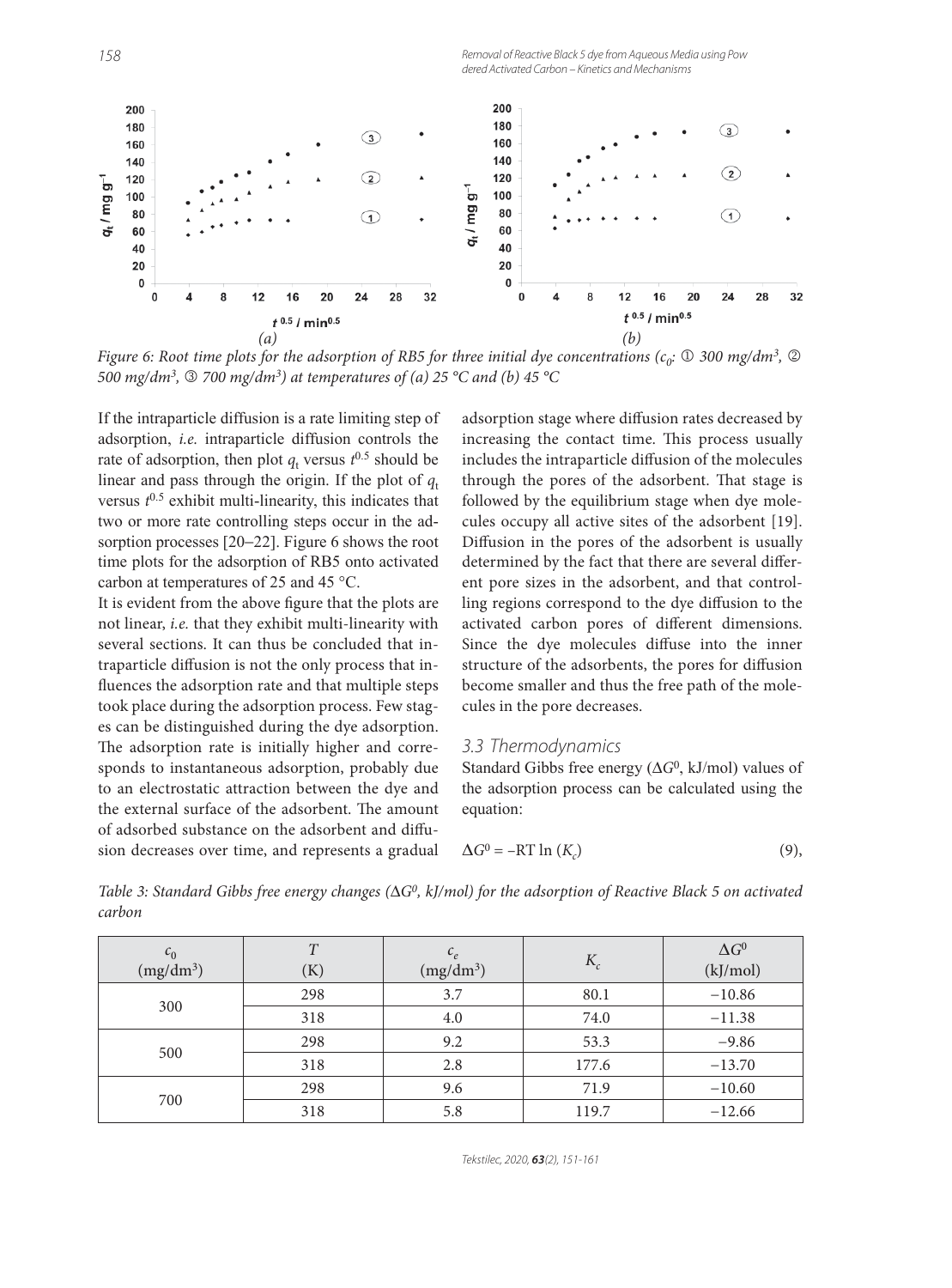where *R* represents the universal gas constant and *T* represents temperature.  $K_c$  represents the equilibrium constant calculated from the concentration of the dye adsorbed on the solid at equilibrium  $(c_s / mg/dm^3)$ and the concentration of the dye when equilibrium is reached in the liquid phase  $(c_e / mg/dm^3)$  [23]:

$$
K_c = \frac{c_s}{c_e} \tag{10}
$$

The negative values of Δ*G*0 indicate that the adsorption reaction is spontaneous. Thus, Δ*G*0 values given in Table 3 reflect the feasibility of the process, and that the adsorption of RB5 onto activated carbon was a spontaneous process in nature, in which no energy input from outside of the system was required. The higher negative value reflects a more energetically favourable adsorption. It can thus be concluded that adsorption at 45 °C is energetically more favourable than at 25 °C.

#### 3.4 Morphological analysis of the adsorbent and dye-adsorbent samples

In order to perform a morphological analysis of activated carbon before and after adsorption, photographs were taken using scanning electron microscopy (SEM). It is evident from recorded photographs of activated carbon that the particles differ morphologically and have different pore sizes, as assumed by the results of the intraparticle diffusion model (Figure 7).



*Figure 7: SEM images of activated carbon surface enlarged (a) 15000 x and (b) 20000 x*

Figure 8 shows the appearance of activated carbon after the adsorption of RB 5 (adsorption time of 4 hours at a temperature 45 °C) for initial dye concentrations of  $c_0 = 300 \text{ mg/dm}^3$  (Figure 8a) and  $c_0 = 700 \text{ mg/dm}^3$ (Figure 8b). It is evident from the images that dye is adsorbed on the surface of activated carbon. For the initial concentration  $c_0 = 300$  mg/dm<sup>3</sup>, some parts of the surface are almost completely straight, while the other parts are uneven. The activated carbon surface for the initial dye concentration of  $c_0 = 700$  mg/dm<sup>3</sup> is flatter on most parts, an indication that activated carbon is almost completely covered with dye molecules. From this it can be assumed that, for a higher initial concentration, a certain amount of dye is further adsorbed on activated carbon.

159



Figure 8: SEM images of activated carbon after the *adsorption of dye enlarged 15000 x for initial dye concentrations of (a)*  $c_0 = 300$  *mg/dm<sup>3</sup>, and (b)*  $c_0 =$ *700 mg/dm3*

# 4 Conclusion

According to the results achieved, the adsorption of Reactive Black 5 onto activated carbon was very fast. This study also confirmed that activated carbon is a very efficient adsorbent and that adsorption at higher temperature is greater. For all initial concentrations, approximately 90% of RB5 was adsorbed at 25 °C after 1 to 6 hours. On the other hand, these times are significantly shorter at a temperature of 45 °C, with the maximum value of 2 hours for the initial concentration of  $c_0 = 700$  mg/dm<sup>3</sup>. Furthermore, the adsorption of RB5 dye on commercial activated carbon was kinetically controlled assuming a pseudo-second-order rather than a pseudo-first-order process. This study also revealed that intraparticle diffusion was not the only process that influenced the adsorption rate and that multiple steps took place during the adsorption process. Finally, the negative values of Δ*G*0 indicate that the adsorption reaction was spontaneous in nature and that adsorption at 45 °C was energetically more favourable than at 25 °C. The adsorption of Reactive Black 5 dye on activated carbon was also confirmed by scanning electron microscopy.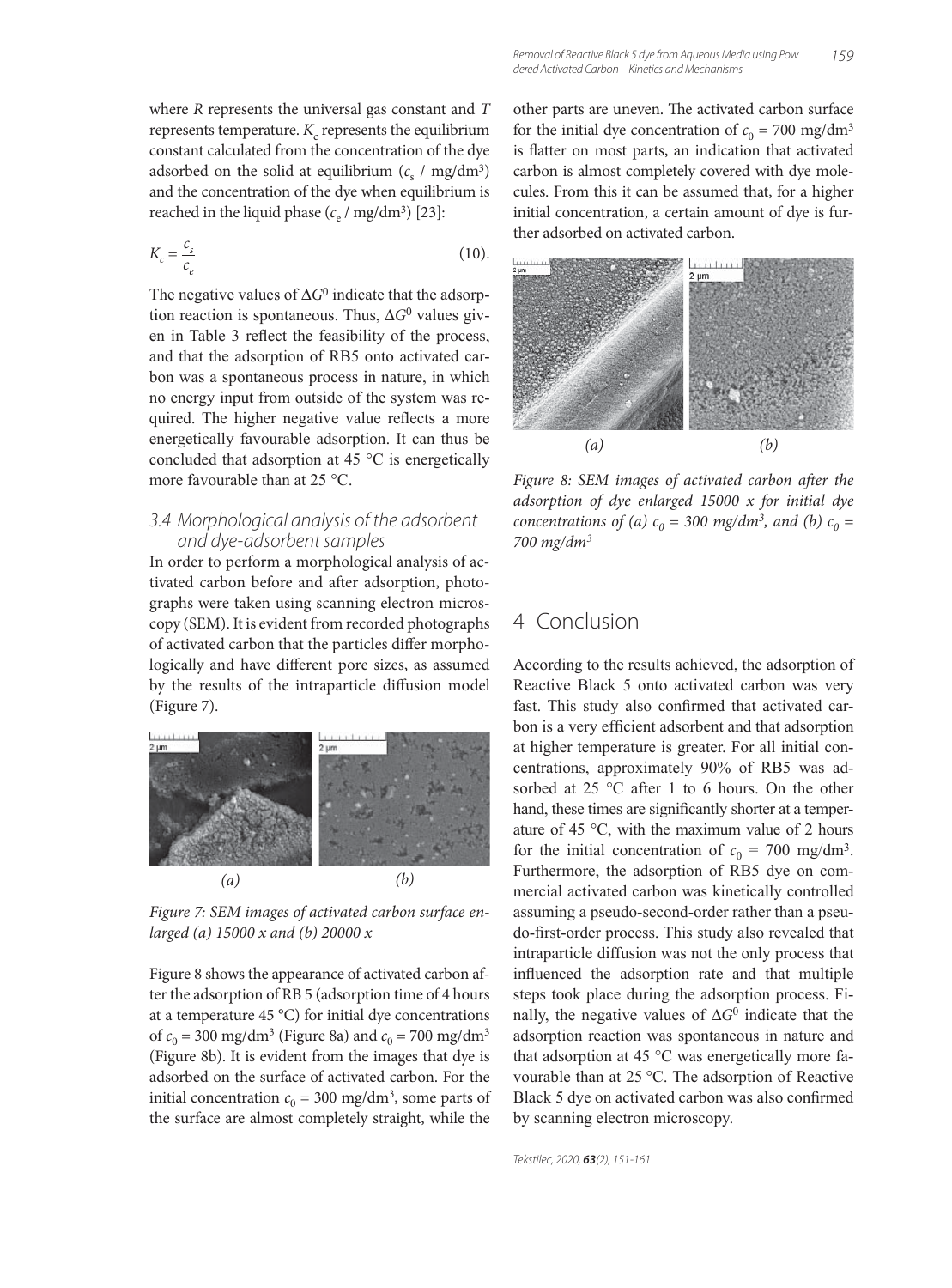*Acknowledgements*

*Authors would like to thank Zorana Kovačević from Faculty of Textile Technology for SEM images recording.*

# References

- 1. SAVIN, Irina-Isabella, BUTNARU, Romen. Wastewater characteristics in textile finishing mills. *Environmental Engineering and Management Journal*, 2008, **7**(6), 859–864, doi: 10.30638/ eemj.2008.113.
- 2. BISSCHOPS, I., SPANJERS H. Literature review on textile wastewater characterisation. *Environmental Technology*, 2003, **24**(3), 1399–1411, doi: 10.1080/09593330309385684.
- 3. EJDER-KORUCU, Mehtap, GÜRSES, Ahmet, DOĞAR, Çetin, SHARMA, Sanjay K., AÇI-KYILDIZ, Metin. Removal of organic dyes from industrial Effluents : an overview of physical and biotechnological applications. In *Green chemistry for dyes removal from waste water: research trends and applications*. Edited by S. K. Sharma. New Jersey : John Wiley & Sons, 2015, 1–34.
- 4. Confidence in textiles. Limit values and fastness [online]. OEKO-TEX® [accessed 28. 2. 2019]. Available on World Wide Web: <www. oeko-tex.com/en/business/certifications\_and\_ services/ots 100/ots 100 limit values/ ots\_100\_limit\_values.xhtml>.
- 5. VERMA, Akshaya Kumar, DASH, Rajesh Roshan, BHUNIA, Puspendu. Review on chemical coagulation/flocculation technologies for removal of colour from textile wastewaters. *Journal of Environmental Management*, 2012, **93**(1), 154– 168, doi: 10.1016/j.jenvman.2011.09.012.
- 6. HOLKAR, Chandrakant R., JADHAV, Ananda J., PINJARI, Dipak V., MAHAMUNI, Naresh M. and PANDIT, Aniruddha B. A critical review on textile wastewater treatments: Possible approaches. *Journal of Environmental Management*, 2016, **182**, 351–366, doi:10.1016/j. jenvman.2016.07.090.
- 7. DEPCI, Tolga, ÇELIK, Mehmet S. Dye adsorption on expanding three-layer clays. *In Green chemistry for dyes removal from waste water: research trends and applications*. Edited by S. K. Sharma. New Jersey : John Wiley & Sons, 2015, 331–358.
- 8. TCHOBANOGLOUS, George et al., *Wastewater engineering : treatment and resource recovery*. Vol. 2. 5th ed. New York : McGraw-Hill Education, 2014, 1224–1245.
- 9. ALI, Imran. New generation adsorbents for water treatment. *Chemical Reviews*, 2012, **112**(10), 5073−5091, doi: 10.1021/cr300133d.
- 10. AHMAD, A.A., HAMEED, B.H. Fixed-bed adsorption of reactive azo dye onto granular activated carbon prepared from waste. *Journal of Hazardous Materials*, 2010, **175**(1−3), 298–303, doi: 10.1016/j.jhazmat.2009.10.003.
- 11. MACHADO, Fernando M., BERGMANN, Carlos P., FERNANDES, Thais H. M., LIMA, Eder C., ROYER, Betina, CALVETE, Tatiana, FA-GAN, Solange B. Adsorption of Reactive Red M-2BE dye from water solutions by multi-walled carbon nanotubes and activated carbon. *Journal of Hazardous Materials*, 2011, **192**(3), 1122–1131, doi: 10.1016/j.jhazmat.2011.06.020.
- 12. SULAYMON, Abbas H., ABOOD, Waleed M. Removal of reactive yellow dye by adsorption onto activated carbon using simulated wastewater. *Desalination and Water Treatment*, 2014, **52**(16−18), 3421–3431, doi: 10.1080/19443994.2013.800341.
- 13. SULAYMON, Abbas H., ABOOD, Waleed M. Equilibrium and kinetic study of the adsorption of reactive blue, red, and yellow dyes onto activated carbon and barley husk. *Desalination and Water Treatment*, 2014, **52**(28−30), 5485–5493, doi: 10.1080/19443994.2013.814374.
- 14. GIANNAKOUDAKIS, Dimitrios A., KYZAS, George Z., AVRANAS, Antonis, LAZARIDIS, Nikolaos K. Multi-parametric adsorption effects of the reactive dye removal with commercial activated carbons. *Journal of Molecular Liquids*, 2016, **213**, 381–389, doi: 10.1016/j.molliq.2015.07.010.
- 15. SILVA, Taís L., RONIX, Amanda, PEZOTI, Osvaldo, SOUZA, Lucas S., LEANDRO, Patricia K. T., BEDIN, Karen C., BELTRAME, Karla K., CAZETTA, André L., ALMEIDA, Vitor C. Mesoporous activated carbon from industrial laundry sewage sludge : adsorption studies of reactive dye Remazol Brilliant Blue R. *Chemical Engineering Journal*, 2016, **303**, 467–476, doi: 10.1016/j.cej.2016.06.009.
- 16. LAGERGREN, Sten Y. Zur Theorie der Sogenannten Adsorption Geloster Stoffe. Kungliga Sevenska Vetenskapsakademiens, Handlingar, 1898, **24**, 1−39.